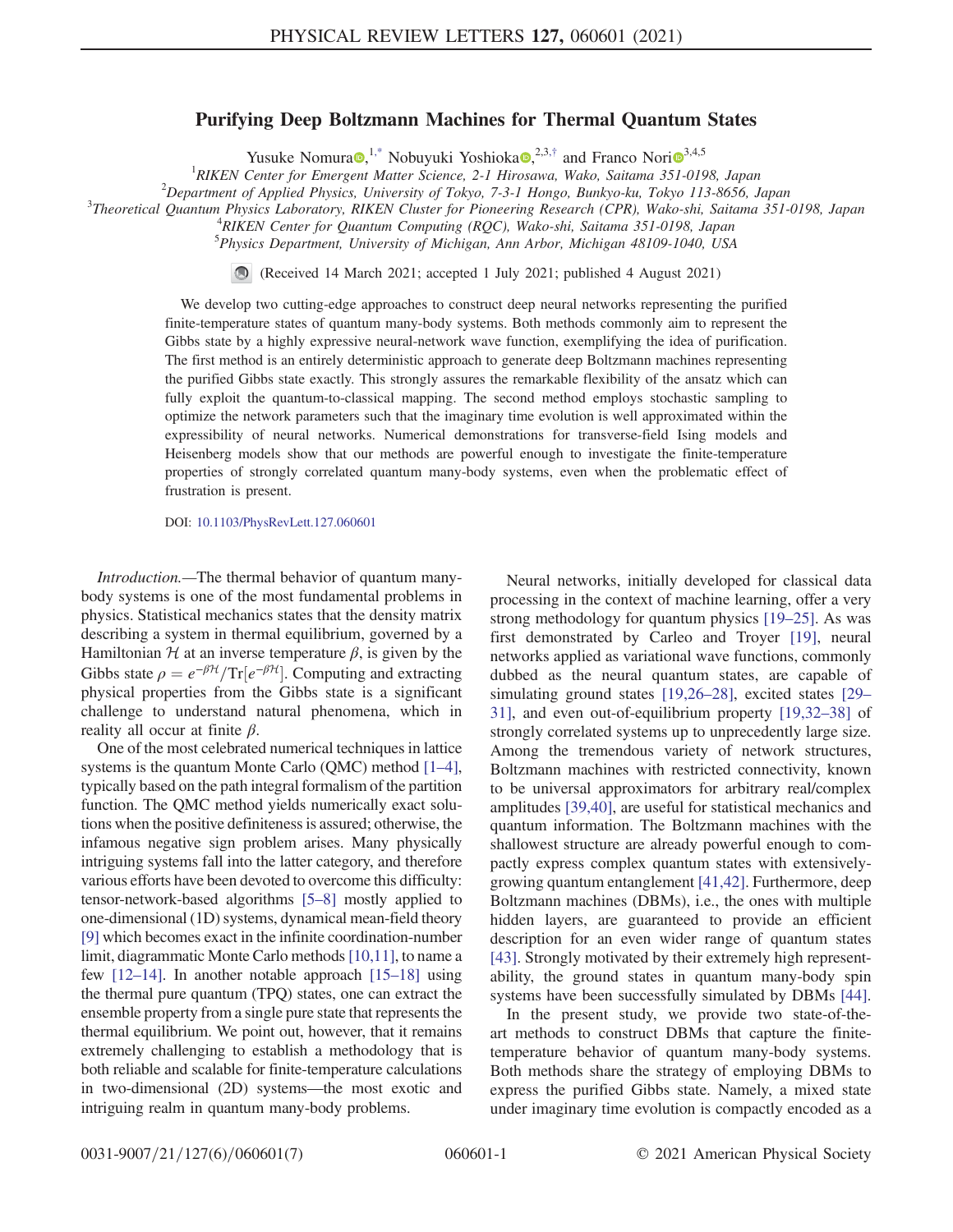pure DBM wave function in the enlarged Hilbert space. In the first method, we find a completely deterministic way to construct DBMs, realizing the exact purified expression of finite temperature states. This proves the remarkable flexibility and power of DBMs for investigating finitetemperature many-body phenomena. In the second method, we provide a stochastic way to simulate the imaginary time evolution which exploits the versatile expressive power of DBMs as approximators. For demonstration, we apply these methods to the 1D transverse-field Ising (TFI) model and the 2D  $J_1-J_2$  Heisenberg model on the square lattice to find surprisingly high accuracy compared to numerically exact methods. We emphasize that only a polynomial number of auxiliary spins suffices in both approaches, yielding a huge computational advantage even under the presence of the problematic effect of frustration.

DBM for purification.—Throughout this work, we utilize the idea of purification to represent the Gibbs state. Namely, the finite-temperature density matrix  $\rho$  of a target system  $S$  is encoded as a pure state in an extended system  $S + A$ , such that  $\rho$  is obtained by tracing out the ancillary system  $\mathcal{A}$  [\[45\].](#page-5-7) For instance, the purification of an infinitetemperature state can be generated by the superposition  $\sum_{x} |x\rangle_{\mathcal{S}} |a_{x}\rangle_{\mathcal{A}}$ , where  $\{|x\rangle_{\mathcal{S}}\}$  is the complete orthonormal basis set of the target system, while  $\{|a_{x}\rangle_{A}\}$  is an orthonormal but not necessarily complete basis set of ancillary system.

For the sake of concreteness, let us consider a quantum many-body spin-1/2 system. We introduce  $N_{\text{site}}$  binary degrees of freedom  $\{\sigma_i\}$  so that  $|\sigma\rangle = |\sigma_1, ..., \sigma_{N_{\text{site}}}\rangle$  spans the Hilbert space of the target system  $S$ . Hereafter we call them physical spins. As the ancillary system  $A$ , we introduce an identical number of ancilla spins  $\{\sigma_i'\}$  so<br>that an arbitrary mixed state can be purified in princithat an arbitrary mixed state can be purified in principle. While the purification of a mixed state is not unique, here we exclusively take the purified infinite-temperature state as  $|\Psi(T = \infty)\rangle = \otimes_{i=1}^{N_{\text{site}}} (|\uparrow\downarrow'\rangle + |\downarrow\uparrow'\rangle)_i$ , and perform the imaginary time evolution as  $|\Psi(T)\rangle = e^{-\beta H/2} \otimes$  $\mathbb{1}'|\Psi(T=\infty)$ , with  $\beta=1/T$  to simulate the finite-<br>temperature Gibbs state. Note that the infinite-temperature temperature Gibbs state. Note that the infinite-temperature state  $\rho_{\infty} = 1/2^{N_{\text{site}}}$  and the finite-temperature state  $\rho_T = e^{-\beta H}/\text{Tr}[e^{-\beta H}]$  are reproduced by tracing out the ancilla  $e^{-\beta H}/\text{Tr}[e^{-\beta H}]$  are reproduced by tracing out the ancilla spins.

<span id="page-1-1"></span>Intriguingly, the purified Gibbs state at each temperature can be efficiently expressed by the DBM. In particular, we use the DBM with two hidden layers [see Fig.  $1(a)$ ] to represent a purified wave function whose amplitude  $\Psi(\sigma, \sigma') = \langle \sigma, \sigma' | \Psi \rangle$  is parametrized as  $\langle \sigma, \sigma' | \Psi \rangle$  is parametrized as

$$
\Psi(\sigma,\sigma') = \sum_{h,d} \phi(\sigma,\sigma';h,d),\tag{1}
$$

$$
\phi(\sigma, \sigma'; h, d) = \exp\left[\sum_j b_j h_j + \sum_{ji} h_j (W_{ji}\sigma_i + W'_{ji}\sigma'_i) + \sum_{jk} W'_{jk} h_j d_k\right],
$$
\n(2)

<span id="page-1-0"></span>

FIG. 1. (a) Structure of the three-layer DBM used in the present study. The visible layer (blue) corresponds to physical spins  $\sigma_i$ . Two hidden layers are distinguished as hidden (green) and deep (red) layers; while the hidden layer simply consists of hidden spins  $h_i$ , the deep layer is composed of the deep spins  $d_k$  and ancilla spins  $\sigma'_{i}$ , which are introduced to purify the Gibbs-state density matrix. Here, the numbers of physical, hidden, and deep spins are denoted as  $N$ ,  $M$ ,  $M'$ , respectively. The number of ancilla spins is taken as  $N$ . (b) Two different ways of depicting the identical DBM structure. A network with seemingly many hidden layers can always be recast into that with only two hidden layers. (c) The DBM representing the infinite-temperature state  $|\Psi(T=\infty)\rangle$  for quantum spin-1/2 systems. (d) The DBM construction for the finite-temperature states of the 1D TFI model  $[\Psi(T)]$  in Eq. [\(3\)](#page-2-0)]. The arrow denotes the growth of the DBM structure along the imaginary-time  $\tau$  propagation. Light blue, orange, and purple bonds in (c) and (d) have couplings  $i(\pi/4)$ ,  $\frac{1}{2}$  arcosh $[1/\tanh(\Gamma\delta_{\tau})]$ , and  $\frac{1}{2}$  arcosh $(e^{2J\delta_{\tau}})$ , respectively.

where we have introduced hidden spins  $\{h_i\}$  and deep spins  $\{d_k\}$ , in addition to the physical spins  $\{\sigma_i\}$  constituting the visible layer and ancilla spins  $\{\sigma'_i\}$  allocated in the second<br>hidden layer (we define all spins to be either  $\pm 1$  or  $\pm 1$ ). This hidden layer (we define all spins to be either  $+1$  or  $-1$ ). This structure is "universal" in terms of the DBM architecture; arbitrary multi-hidden-layer structure can be rearranged to have only two hidden layers as shown in Fig [1\(b\).](#page-1-0) The number of complex variational parameters  $W = \{b, W, W'\}$ [\[46\]](#page-5-8) are directly related to the number of h and d spins, which controls the representability of the DBM wave function. Note that the purification technique for neural networks has been considered in the context of quantum tomography [\[47\]](#page-5-9) and dissipative quantum physics [34–[37\]](#page-5-10).

Method (I): Analytic purification using DBM.—In method (I), we analytically construct DBMs that exactly reproduce the behaviours of Gibbs states. First, to represent the infinite-temperature state, we introduce a DBM with  $N<sub>site</sub>$  hidden and ancilla spins [Fig. [1\(c\)](#page-1-0)]. By setting the parameters  $W_{\infty}$  as  $b_j = 0$  and  $W_{ji} = W'_{ji} = i(\pi/4)\delta_{ji}$ , we find that the analytical expression of the DBM wave find that the analytical expression of the DBM wave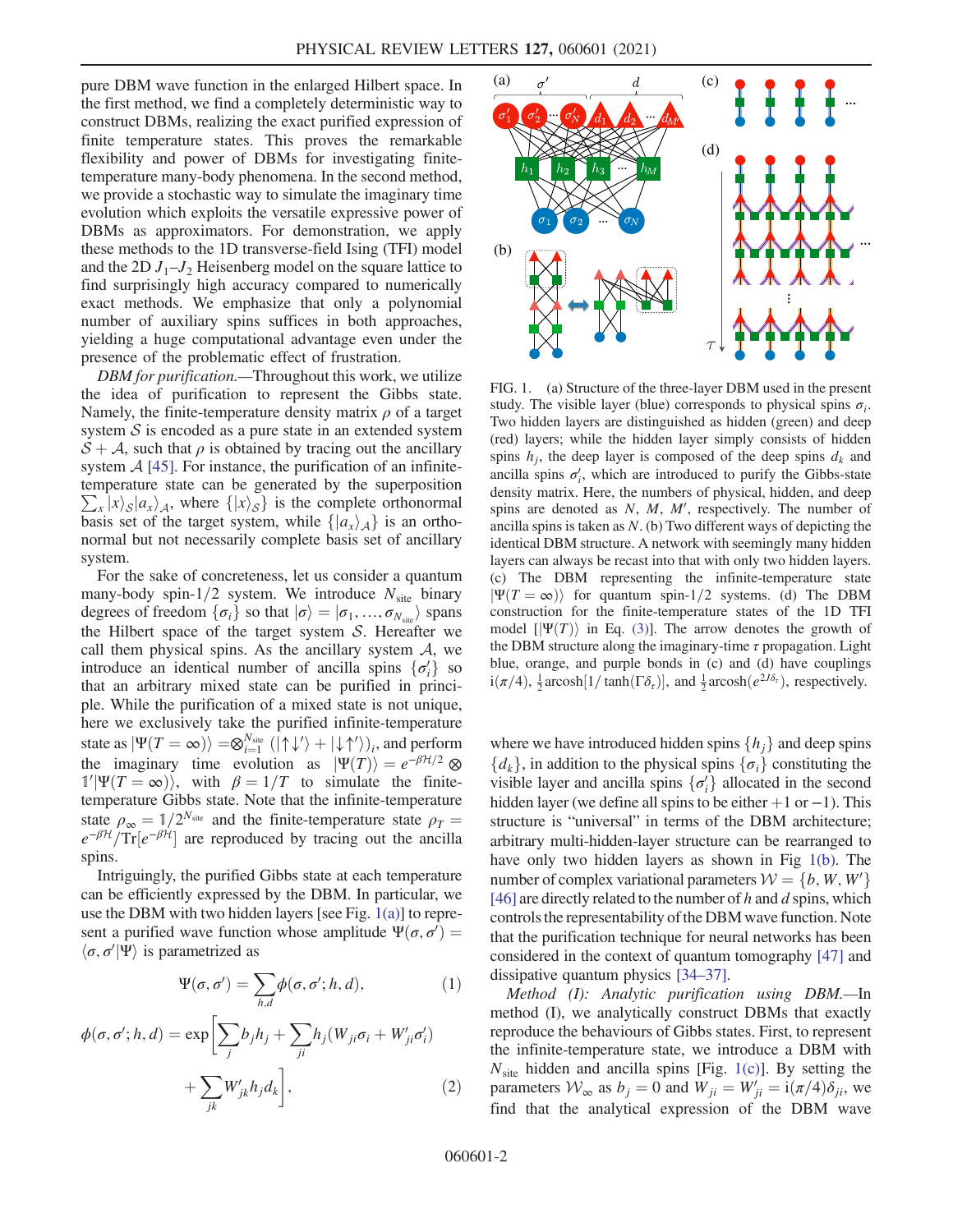function becomes  $\Psi(\sigma, \sigma') = \prod_i 2 \cosh [i(\pi/4)(\sigma_i + \sigma'_i)].$ <br>This exactly reproduces the  $|\Psi(T - \infty)\rangle$  described above Tunction becomes  $\mathbf{\Psi}(\sigma, \sigma) = \prod_i 2 \cosh \frac{[\mathbf{\Pi}(\pi/4)(\sigma_i + \sigma_i)]}{\mathrm{Rest}}$ .<br>This exactly reproduces the  $|\Psi(T = \infty)\rangle$  described above.

<span id="page-2-0"></span>Next, to express finite-temperature states  $|\Psi(T)\rangle$  analytically, we introduce the Suzuki-Trotter decomposition [\[1\]](#page-4-2). Namely, given the Hamiltonian  $\mathcal{H} = \sum_{\nu} \mathcal{H}_{\nu}$ , the purified Gibbs state up to the Trotter error is expressed as

$$
|\Psi(T)\rangle \coloneqq \left(\left[\prod_{\nu} e^{-\delta_{\tau}\mathcal{H}_{\nu}}\right]^{N_{\tau}} \otimes 1'\right)|\Psi(T=\infty)\rangle, \quad (3)
$$

where  $\delta_{\tau} = \beta/2N_{\tau}$  is the propagation time step. Remarkably, thanks to the flexible representability of the DBM, we can find analytical solutions for Eq. [\(3\):](#page-2-0) Starting from the initial DBM state  $|\Psi(T = \infty)\rangle$  given by the  $W_{\infty}$ parameters, each short-time propagation  $e^{-\delta_{\tau}H_{\nu}}$  can be implemented exactly by modifying the parameters and structure of the DBM [\[48\]](#page-5-11), whose the explicit expression depends on the form of the Hamiltonian.

As a concrete example, let us consider the TFI model on the  $N<sub>site</sub>$ -spin chain under periodic boundary condition. The Hamiltonian is given by  $\mathcal{H} = \mathcal{H}_1 + \mathcal{H}_2$ , with  $\mathcal{H}_1 =$  $-J\sum_i \sigma_i^z \sigma_{i+1}^z$  and  $\mathcal{H}_2 = -\Gamma \sum_i \sigma_i^x$ , where  $\sigma_i^a (a = x, y, z)$ denotes the Pauli matrix operating on the ith site. We take the Ising-type interaction J as the energy unit  $(J = 1)$ , and  $\Gamma$  as the strength of the transverse magnetic field. Using method (I), we can analytically construct the finitetemperature state using the DBM. Solutions to realize the propagation by updating the DBM parameters from  $W$ to  $\bar{W}$ , i.e.,  $e^{-\delta_{\tau}H_{\nu}}|\Psi_{W}\rangle = C|\Psi_{\bar{W}}\rangle$  (*C*: a constant) can be sketched as follows [\[44\]](#page-5-6): For  $\nu = 1$  (interaction propagator), we add a single hidden spin for each neighboring visible spins  $\sigma_i$  and  $\sigma_{i+1}$ . For  $\nu = 2$  (transverse-field propagator), we add new hidden- and deep-spin layers between the visible and neighboring hidden layers. All the DBM parameters are determined analytically (see Supplemental Material for detailed implementation [\[50\]](#page-5-12)). As a consequence of propagarions, the DBM architecture grows as in Fig. [1\(d\),](#page-1-0) and the number of hidden and deep spins scale as  $\mathcal{O}(N_{\tau}N_{\text{site}})$ , which is also common among general local Hamiltonians.

Now that the Gibbs states are represented, let us discuss how the physical quantities are computed using the DBM framework in general. Since the expectation value of a physical observable  $\langle \mathcal{O} \rangle = \langle \Psi(T) | \mathcal{O} \otimes \mathcal{O} \rangle$  $\frac{1}{\Psi(T)}\sqrt{\Psi(T)}\Psi(T)$  becomes analytically intractable,<br>we use the Monte Carlo (MC) method for its numerical we use the Monte Carlo (MC) method for its numerical estimation. The sampling weight is based on the expression of the normalization factor of the DBM state [Eq. [\(1\)\]](#page-1-1) given as

$$
\langle \Psi | \Psi \rangle = \sum_{\sigma, \sigma'} |\Psi(\sigma, \sigma')|^2
$$
  
= 
$$
\sum_{\sigma, \sigma'} \sum_{h_1, d_1, h_2, d_2} \phi^*(\sigma, \sigma'; h_1, d_1) \phi(\sigma, \sigma'; h_2, d_2).
$$
 (4)

<span id="page-2-1"></span>

FIG. 2. Finite-temperature calculations for the 1D TFI model on a 16-site chain ( $N_{\text{site}} = 16$ ) with periodic boundary condition: (a) Energy  $E$ , (b) specific heat  $C$ , and (c) susceptibility  $\chi = (1/T) \sum_i \langle \sigma_0 \sigma_i \rangle$ . The symbols denote the DBM results Imethod (I) with  $\delta = 0.051$  which agree well with the exact-[method (I) with  $\delta_{\tau} = 0.05$ ], which agree well with the exactdiagonalization results (solid curves).

Namely, we sample over the configurations of  $(\sigma, \sigma', h_1, h_2, d_1, d_2)$  weighted by the product of ampli-<br>tudes as  $w(\sigma, \sigma', h, d) = \phi^*(\sigma, \sigma', h, d_1) \phi(\sigma, \sigma', h, d_2)$ tudes as  $w(\sigma, \sigma'; h, d) \equiv \phi^*(\sigma, \sigma'; h_1, d_1) \phi(\sigma, \sigma'; h_2, d_2)$ .<br>Alternatively it is possible to trace out the hidden spins Alternatively, it is possible to trace out the hidden spins h analytically, and use  $\sum_{h_1, h_2} \phi^*(\sigma, \sigma'; h_1, d_1) \phi(\sigma, \sigma'; h_2, d_1)$  as the MG sempling weight over configurations  $h_2, d_2$  as the MC sampling weight over configurations of  $(\sigma, \sigma', d_1, d_2)$  (or trace out d spins and sample over h<br>spins). See Supplemental Material for more details of the spins). See Supplemental Material for more details of the method [\[50\]](#page-5-12).

To verify the construction of the DBM and the proposed MC sampling strategy, we apply the method to the 16-site TFI model. Figure [2](#page-2-1) shows the DBM results (symbols) for the temperature dependence of the (a) energy, (b) specific heat, and (c) susceptibility. As expected, the DBM results follow the exact temperature evolution (solid curves). This confirms the remarkable representability of the DBM not only at zero temperature [\[44\]](#page-5-6) but also at finite temperatures, offering an intriguing quantum-to-classical mapping.

Method (II): Numerical purification using DBM.—When the weight of individual spin configuration can be taken to be always positive, method (I) is quite useful and provides numerically exact finite-temperature results. However, when the frustration exists in the spin Hamiltonian, for instance, we cannot avoid the existence of negative weights as in other finite-temperature calculations based on the QMC method. While it is possible to construct finitetemperature states analytically, the estimation of physical quantities becomes extremely difficult because of the negative sign problem.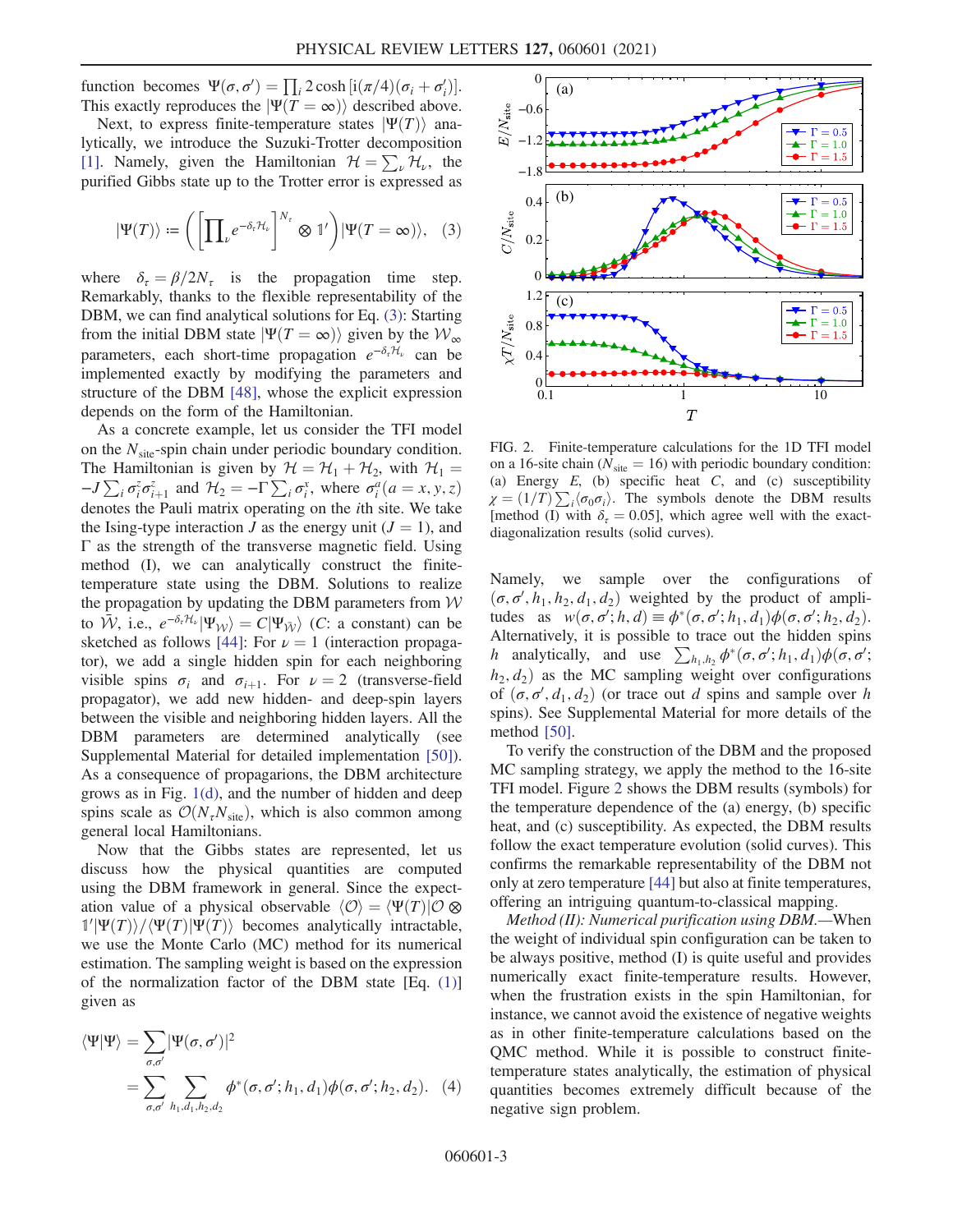To make the application to frustrated models possible, we propose an alternative method which employs DBMs with only ancilla spins  $\sigma'$  in the second hidden layer. By tracing out hidden spins  $h$ , such a purified DBM wave function has a simple form:

<span id="page-3-0"></span>
$$
\Psi(\sigma, \sigma') = \prod_j 2 \cosh \left[ b_j + \sum_i (W_{ji} \sigma_i + W'_{ji} \sigma'_i) \right].
$$
 (5)

Then, we can avoid negative signs by simply employing  $|\Psi(\sigma, \sigma')|^2$  as the weight for sampling over  $\sigma$  and  $\sigma'$  spins.<br>However in this case, differently from method (I) the However, in this case, differently from method (I), the imaginary-time evolution cannot be followed analytically. Instead, we need to update parameters numerically at each time so that the DBM obeys the imaginary-time evolution starting from the infinite-temperature state  $\Psi_{\infty}(\sigma, \sigma') =$  $\prod_i 2 \cosh [i(\pi/4)(\sigma_i + \sigma'_i)]$  (recall that this infinite-temper-<br>ature DBM does not require *d* spins). For this purpose, we  $\prod_i 2 \cosh \left( \frac{\pi}{4} \right) (\sigma_i + \sigma_i)$  (recall that this infinite-temperature DBM does not require d spins). For this purpose, we employ the stochastic reconfiguration (SR) method [\[50](#page-5-12)–52] [\[53\]](#page-6-0). The SR optimization is designed to minimize the distance between quantum states following the exact and variational imaginary-time evolution, as much as possible within the expressive power of the DBM wave function in Eq. [\(5\).](#page-3-0) The expressive power is systematically controlled by the number of  $h$  spins; it is ensured that any quantum states can be represented exactly (universal approximation) by an infinitely wide network structure [\[39,40\].](#page-5-3)

As a demonstration of method (II), we turn to a highly challenging problem: frustrated spin systems. As a representative, here, we consider the 2D antiferromagnetic  $J_1-J_2$ Heisenberg model on the  $L \times L$  square lattices with periodic boundary condition. The Hamiltonian reads  $\hat{H} = J_1 \sum_{\langle i,j \rangle} \mathbf{S}_i \cdot \mathbf{S}_j + J_2 \sum_{\langle \langle i,j \rangle \rangle} \mathbf{S}_i \cdot \mathbf{S}_j$ . Here,  $\mathbf{S}_i$  is the spin-1/2 operator at site i, and  $J_1(=1)$  and  $J_2$  are the nearest-neighbor and next-nearest-neighbor couplings, respectively. When  $J_2$  is finite, the spin configuration cannot satisfy the energy gain by the  $J_1$  and  $J_2$  interactions simultaneously (frustration). Around  $J_2 = 0.5$ , where the frustration is strong, an exotic state of matter, quantum spin liquid without any symmetry breaking, might be stabilized as the ground state [\[21,56](#page-5-13)–61]. The model also attracts attention because of its possible relevance to the physics of high- $T_c$  cuprates [\[62](#page-6-1)–64]. However, because numerically exact QMC results are not available due to the sign problem, the ground-state phase diagram is still under active debate.

For this challenging problem, the wave functions using neural networks have started to be applied to the zero temperature calculation [\[61,65](#page-6-2)–70]. However, to detect a hallmark of the possible quantum spin liquid phase experimentally, the finite-temperature behavior needs to be elucidated. Here, we apply method (II) to perform the finite-temperature calculations for  $J_2 = 0$  and 0.5. To check its accuracy, we compare the results with numerically exact ones obtained by method (I) for the non-frustrated

<span id="page-3-1"></span>

FIG. 3. Finite-temperature calculations for the 2D  $J_1-J_2$ Heisenberg model  $(J_1 = 1)$  on the 6 × 6 square lattice with periodic boundary condition: (a) Energy  $E$ , (b) specific heat  $C$ , and (c) z component of the spin structure factor  $S^{z}(q)$  =  $(1/N_{\text{site}}) \sum_{ij} e^{i\mathbf{q} \cdot (\mathbf{R}_i - \mathbf{R}_j)} \langle S_i^z S_j^z \rangle$  at  $\mathbf{q} = (\pi, \pi)$ . The symbols denote method (II) results with  $8N_{site}$  hidden spins, which show a good agreement with the numerically exact references (solid curves) obtained by method (I) with  $\delta_{\tau} = 0.005$  ( $J_2 = 0$ ) and the TPQ method ( $J_2 = 0.5$ ). The TPQ calculations are performed with  $H\Phi$  [\[71\].](#page-6-4) The shaded regions show the size of the error bars of the TPQ results [in method (I), the size of the error bars is small].

case ( $J_2 = 0$ ). For the frustrated case ( $J_2 = 0.5$ ), method (I) suffers from the sign problem, but, up to a  $6 \times 6$  lattice, the TPQ results are available, which are also numerically exact. Therefore, we perform calculations using the  $6 \times 6$  lattice with the total magnetization restricted to be zero  $(\sum_i S_i^z = 0)$ . To further improve the accuracy of the calculation we utilize the translational and point-group calculation, we utilize the translational and point-group symmetry of the extended system [\[70\]](#page-6-3). See Supplemental Material for the practical details [\[50\].](#page-5-12)

Figure [3](#page-3-1) shows method (II) results (symbols) for the temperature dependence of the (a) energy, (b) specific heat, and (c) z component of spin structure factor  $S^z(\pi, \pi)$ , which quantifies the Néel-type antiferromagnetic correlation. We can see that, by the frustration, the antiferromagnetic correlation is largely suppressed, and the entropy release slows down. Method (II) results accurately reproduce the exact imaginary-time evolution, showing its reliability even in the frustrated regime.

In method (II), by optimizing parameters numerically, we obtain a more compact and dense network to represent finite-temperature states compared to the analytically derived network in method (I): the number of hidden units is  $N_h = 8N_{\text{site}}$  in this case, which is in contrast to  $\mathcal{O}(N_{\tau}N_{\text{site}})$  in method (I). The compactness of the network without  $d$  spins results in the absence of the negative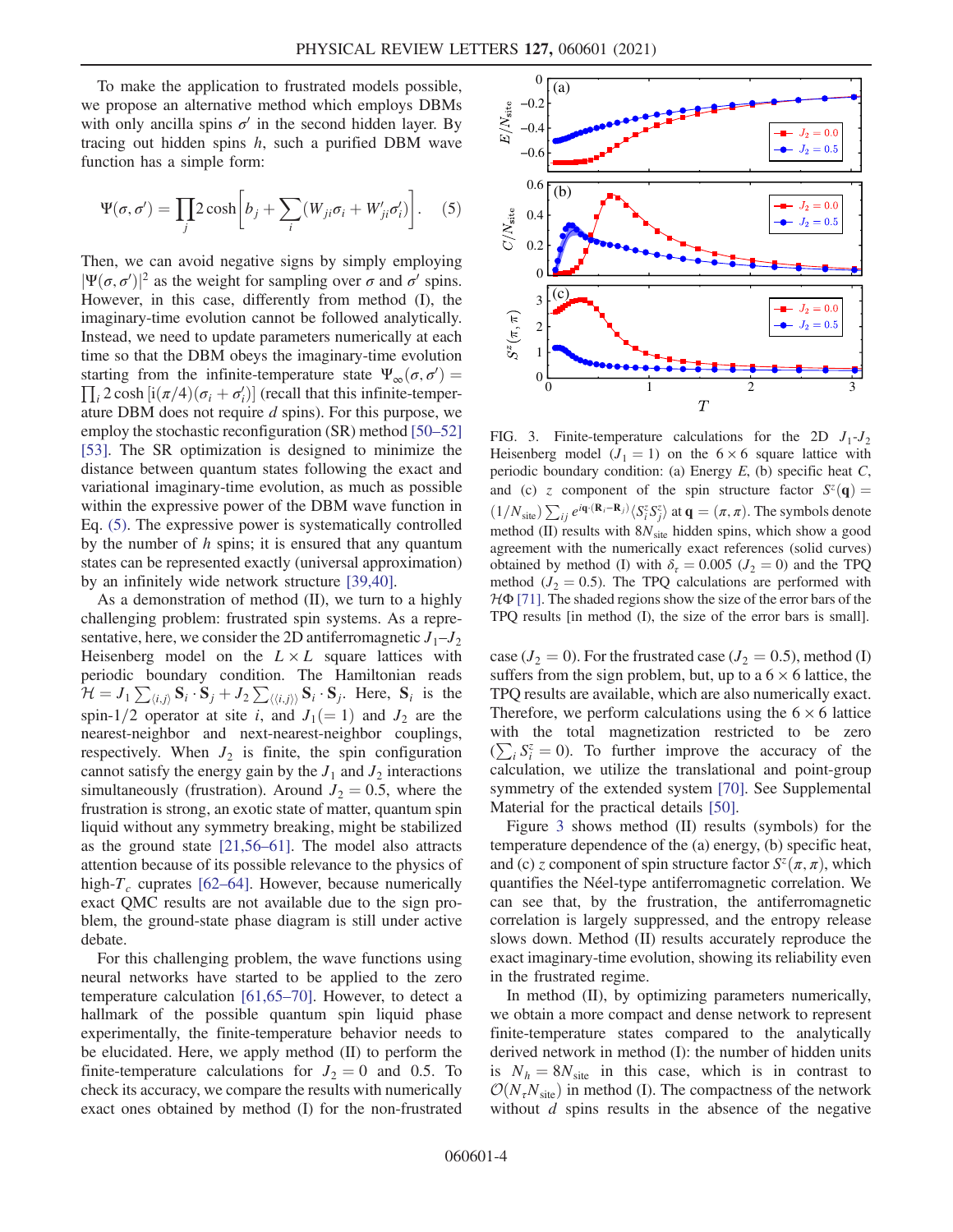weights in the MC sampling. Considering the observation that the  $N_h$  scales polynomially with respect to the system size, our results are strongly encouraging to expect a computational advantage in even more dedicated simulations for larger systems.

From the application to the Heisenberg model, we see that both the implementation of symmetrization and increasing  $N<sub>h</sub>$  contributes to enhancing the accuracy of calculations [\[50\]](#page-5-12). It is an important future task to check the reliability of method (II) for other Hamiltonians, since the convergence of the error in the imaginary-time evolution with respect to  $N<sub>h</sub>$  should be model dependent.

Summary and outlook.—In summary, we have proposed two cutting-edge approaches that utilize DBMs to simulate the finite-temperature properties of quantum many-body systems. In the first approach, we provide a deterministic construction of DBMs that exactly represents Gibbs states, which proves the suitability and flexibility of neural networks for encoding thermal properties. In the second approach, the DBM network parameters are optimized stochastically so that the imaginary time evolution can be approximated efficiently, even for one of the most challenging 2D problems, such as frustrated systems.

Several future directions can be envisioned. It is an interesting question how the neural-network quantum states perform under other schemes of finite-temperature calculation such as TPQ methods. All variational ansatz are, by construction, not powerful enough to express Haar random states, which are taken as the initial states in TPQ calculations. Nonetheless, results by tensor-network-based algorithms [\[8\]](#page-4-7) imply that using the truncated Hilbert space is sufficient in practical simulations. The major obstacle is considered to be the entanglement growth along the time propagation, which we expect to be simulated well by neural networks, based on previous works on real-time evolution [\[19,32,33\]](#page-5-1). Also, it is natural to explore the scalability of our methods in larger and/or more complex systems, or ask whether other network structures (e.g., deep feed-forward networks) are suited for the finite-temperature calculations; the trade-off relationship between the representability and trainability of shallow and deep neural networks remains open.

Y. N. is supported by Grant-in-Aids for Scientific Research (JSPS KAKENHI) (Grants No. 16H06345, No. 17K14336, No. 18H01158, and No. 20K14423) and MEXT as "Program for Promoting Researches on the Supercomputer Fugaku" (Basic Science for Emergence and Functionality in Quantum Matter —Innovative Strongly-Correlated Electron Science by Integration of "Fugaku" and Frontier Experiments—) (Projects ID: hp200132 and hp210163). N. Y. is supported by the Japan Science and Technology Agency (JST) (via the Q-LEAP program). F.N. is supported in part by: NTT Research, Army Research Office (ARO) (Grant No. W911NF-18-1-0358), Japan Science and Technology Agency (JST) (via the CREST Grant No. JPMJCR1676), JSPS (via the KAKENHI Grant No. JP20H00134 and the JSPS-RFBR Grant No. JPJSBP120194828), the Asian Office of Aerospace Research and Development (AOARD) (via Grant No. FA2386-20-1-4069), and the Foundational Questions Institute Fund (FQXi) via Grant No. FQXi-IAF19-06. Part of numerical calculations were performed using NetKet [\[72\]](#page-6-5). Some calculations were performed using the computational resources of supercomputers in RIKEN (Fugaku and HOKUSAI) and the Institute of Solid State Physics at the University of Tokyo.

Y. N. and N. Y. contributed equally to this work.

<span id="page-4-1"></span><span id="page-4-0"></span>[\\*](#page-0-0) yusuke.nomura@riken.jp

[†](#page-0-0) nyoshioka@ap.t.u-tokyo.ac.jp

- <span id="page-4-2"></span>[1] M. Suzuki, Relationship between d-dimensional quantal spin systems and  $(d + 1)$ -dimensional ising systems: Equivalence, critical exponents and systematic approximants of the partition function and spin correlations, [Prog. Theor.](https://doi.org/10.1143/PTP.56.1454) Phys. 56[, 1454 \(1976\).](https://doi.org/10.1143/PTP.56.1454)
- [2] M. Suzuki, S. Miyashita, and A. Kuroda, Monte Carlo simulation of quantum spin systems. I, [Prog. Theor. Phys.](https://doi.org/10.1143/PTP.58.1377) 58[, 1377 \(1977\)](https://doi.org/10.1143/PTP.58.1377).
- [3] A. W. Sandvik, Stochastic series expansion method with operator-loop update, Phys. Rev. B 59[, R14157 \(1999\).](https://doi.org/10.1103/PhysRevB.59.R14157)
- <span id="page-4-3"></span>[4] J. Gubernatis, N. Kawashima, and P. Werner, Quantum Monte Carlo Methods (Cambridge University Press, Cambridge, England, 2016).
- [5] F. Verstraete, J. J. García-Ripoll, and J. I. Cirac, Matrix Product Density Operators: Simulation of Finite-Temperature and Dissipative Systems, [Phys. Rev. Lett.](https://doi.org/10.1103/PhysRevLett.93.207204) 93, [207204 \(2004\).](https://doi.org/10.1103/PhysRevLett.93.207204)
- [6] M. Zwolak and G. Vidal, Mixed-State Dynamics in One-Dimensional Quantum Lattice Systems: A Time-Dependent Superoperator Renormalization Algorithm, [Phys. Rev. Lett.](https://doi.org/10.1103/PhysRevLett.93.207205) 93[, 207205 \(2004\).](https://doi.org/10.1103/PhysRevLett.93.207205)
- <span id="page-4-7"></span>[7] A. E. Feiguin and S. R. White, Finite-temperature density matrix renormalization using an enlarged Hilbert space, Phys. Rev. B 72[, 220401\(R\) \(2005\)](https://doi.org/10.1103/PhysRevB.72.220401).
- <span id="page-4-4"></span>[8] S. R. White, Minimally Entangled Typical Quantum States at Finite Temperature, Phys. Rev. Lett. 102[, 190601 \(2009\).](https://doi.org/10.1103/PhysRevLett.102.190601)
- [9] A. Georges, G. Kotliar, W. Krauth, and M. J. Rozenberg, Dynamical mean-field theory of strongly correlated fermion systems and the limit of infinite dimensions, [Rev. Mod.](https://doi.org/10.1103/RevModPhys.68.13) Phys. 68[, 13 \(1996\)](https://doi.org/10.1103/RevModPhys.68.13).
- <span id="page-4-5"></span>[10] N. V. Prokof'ev and B. V. Svistunov, Polaron Problem by Diagrammatic Quantum Monte Carlo, [Phys. Rev. Lett.](https://doi.org/10.1103/PhysRevLett.81.2514) 81, [2514 \(1998\)](https://doi.org/10.1103/PhysRevLett.81.2514).
- <span id="page-4-6"></span>[11] K. V. Houcke, E. Kozik, N. Prokof'ev, and B. Svistunov, Diagrammatic Monte Carlo, [Phys. Procedia](https://doi.org/10.1016/j.phpro.2010.09.034) 6, 95 (2010).
- [12] M. Motta, C. Sun, A. T. K. Tan, M. J. O'Rourke, E. Ye, A. J. Minnich, F. G. S. L. Brandão, and G. K.-L. Chan, Determining eigenstates and thermal states on a quantum computer using quantum imaginary time evolution, [Nat. Phys.](https://doi.org/10.1038/s41567-019-0704-4) 16, 205 [\(2020\).](https://doi.org/10.1038/s41567-019-0704-4)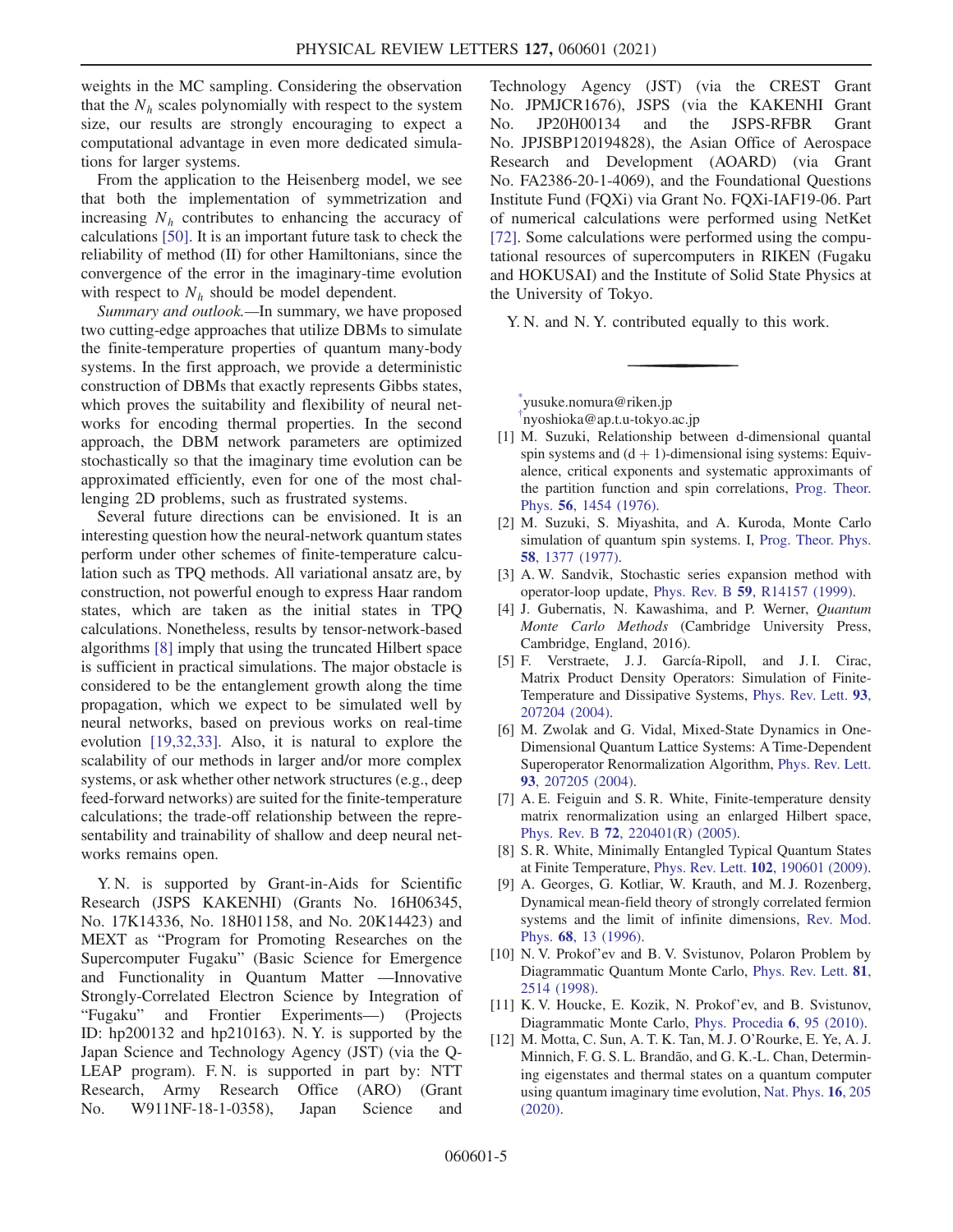- [13] N. Irikura and H. Saito, Neural-network quantum states at finite temperature, [Phys. Rev. Research](https://doi.org/10.1103/PhysRevResearch.2.013284) 2, 013284 (2020).
- [14] T. Iitaka, Random phase product sate for canonical ensemble, [arXiv:2006.14459.](https://arXiv.org/abs/2006.14459)
- <span id="page-5-0"></span>[15] S. Sugiura and A. Shimizu, Thermal Pure Quantum States at Finite Temperature, Phys. Rev. Lett. 108[, 240401 \(2012\)](https://doi.org/10.1103/PhysRevLett.108.240401).
- [16] S. Sugiura and A. Shimizu, Canonical Thermal Pure Quantum State, Phys. Rev. Lett. 111[, 010401 \(2013\).](https://doi.org/10.1103/PhysRevLett.111.010401)
- [17] K. Takai, K. Ido, T. Misawa, Y. Yamaji, and M. Imada, Finite-temperature variational Monte Carlo method for strongly correlated electron systems, [J. Phys. Soc. Jpn.](https://doi.org/10.7566/JPSJ.85.034601) 85[, 034601 \(2016\).](https://doi.org/10.7566/JPSJ.85.034601)
- [18] A. Iwaki, A. Shimizu, and C. Hotta, Thermal pure quantum matrix product states recovering a volume law entanglement, [Phys. Rev. Research](https://doi.org/10.1103/PhysRevResearch.3.L022015) 3, 022015 (2021).
- <span id="page-5-1"></span>[19] G. Carleo and M. Troyer, Solving the quantum many-body problem with artificial neural networks, [Science](https://doi.org/10.1126/science.aag2302) 355, 602 [\(2017\).](https://doi.org/10.1126/science.aag2302)
- [20] G. Torlai, G. Mazzola, J. Carrasquilla, M. Troyer, R. Melko, and G. Carleo, Neural-network quantum state tomography, Nat. Phys. 14[, 447 \(2018\)](https://doi.org/10.1038/s41567-018-0048-5).
- <span id="page-5-13"></span>[21] L. Wang and A. W. Sandvik, Critical Level Crossings and Gapless Spin Liquid in the Square-Lattice Spin-1/2  $J_1-J_2$ Heisenberg Antiferromagnet, [Phys. Rev. Lett.](https://doi.org/10.1103/PhysRevLett.121.107202) 121, 107202 [\(2018\).](https://doi.org/10.1103/PhysRevLett.121.107202)
- [22] G. Carleo, I. Cirac, K. Cranmer, L. Daudet, M. Schuld, N. Tishby, L. Vogt-Maranto, and L. Zdeborová, Machine learning and the physical sciences, [Rev. Mod. Phys.](https://doi.org/10.1103/RevModPhys.91.045002) 91, [045002 \(2019\).](https://doi.org/10.1103/RevModPhys.91.045002)
- [23] R. G. Melko, G. Carleo, J. Carrasquilla, and J. I. Cirac, Restricted Boltzmann machines in quantum physics, [Nat.](https://doi.org/10.1038/s41567-019-0545-1) Phys. 15[, 887 \(2019\).](https://doi.org/10.1038/s41567-019-0545-1)
- [24] A. Melkani, C. Gneiting, and F. Nori, Eigenstate extraction with neural-network tomography, [Phys. Rev. A](https://doi.org/10.1103/PhysRevA.102.022412) 102, 022412 [\(2020\).](https://doi.org/10.1103/PhysRevA.102.022412)
- [25] S. Ahmed, C. S. Muñoz, F. Nori, and A. F. Kockum, Quantum state tomography with conditional generative adversarial networks, [arXiv:2008.03240](https://arXiv.org/abs/2008.03240).
- [26] Y. Nomura, A. S. Darmawan, Y. Yamaji, and M. Imada, Restricted Boltzmann machine learning for solving strongly correlated quantum systems, [Phys. Rev. B](https://doi.org/10.1103/PhysRevB.96.205152) 96, 205152 [\(2017\).](https://doi.org/10.1103/PhysRevB.96.205152)
- [27] H. Saito, Solving the Bose-Hubbard model with machine learning, [J. Phys. Soc. Jpn.](https://doi.org/10.7566/JPSJ.86.093001) 86, 093001 (2017).
- [28] Z. Cai and J. Liu, Approximating quantum many-body wave functions using artificial neural networks, [Phys. Rev. B](https://doi.org/10.1103/PhysRevB.97.035116) 97, [035116 \(2018\).](https://doi.org/10.1103/PhysRevB.97.035116)
- <span id="page-5-2"></span>[29] K. Choo, G. Carleo, N. Regnault, and T. Neupert, Symmetries and Many-Body Excitations with Neural-Network Quantum States, Phys. Rev. Lett. 121[, 167204 \(2018\)](https://doi.org/10.1103/PhysRevLett.121.167204).
- [30] Y. Nomura, Machine learning quantum states—extensions to fermion–boson coupled systems and excited-state calculations, [J. Phys. Soc. Jpn.](https://doi.org/10.7566/JPSJ.89.054706) 89, 054706 (2020).
- [31] N. Yoshioka, W. Mizukami, and F. Nori, Solving quasiparticle band spectra of real solids using neural-network quantum states, [Commun. Phys.](https://doi.org/10.1038/s42005-021-00609-0) 4, 106 (2021).
- [32] M. Schmitt and M. Heyl, Quantum Many-Body Dynamics in Two Dimensions with Artificial Neural Networks, [Phys.](https://doi.org/10.1103/PhysRevLett.125.100503) Rev. Lett. 125[, 100503 \(2020\).](https://doi.org/10.1103/PhysRevLett.125.100503)
- [33] P. Xie and E. Weinan, Coarse-grained spectral projection: A deep learning assisted approach to quantum unitary dynamics, Phys. Rev. B 103[, 024304 \(2021\)](https://doi.org/10.1103/PhysRevB.103.024304).
- <span id="page-5-10"></span>[34] N. Yoshioka and R. Hamazaki, Constructing neural stationary states for open quantum many-body systems, [Phys.](https://doi.org/10.1103/PhysRevB.99.214306) Rev. B 99[, 214306 \(2019\).](https://doi.org/10.1103/PhysRevB.99.214306)
- [35] A. Nagy and V. Savona, Variational Quantum Monte Carlo Method with a Neural-Network Ansatz for Open Quantum Systems, Phys. Rev. Lett. 122[, 250501 \(2019\).](https://doi.org/10.1103/PhysRevLett.122.250501)
- [36] M. J. Hartmann and G. Carleo, Neural-Network Approach to Dissipative Quantum Many-Body Dynamics, [Phys. Rev.](https://doi.org/10.1103/PhysRevLett.122.250502) Lett. 122[, 250502 \(2019\)](https://doi.org/10.1103/PhysRevLett.122.250502).
- [37] F. Vicentini, A. Biella, N. Regnault, and C. Ciuti, Variational Neural-Network Ansatz for Steady States in Open Quantum Systems, Phys. Rev. Lett. 122[, 250503 \(2019\).](https://doi.org/10.1103/PhysRevLett.122.250503)
- [38] D. Yuan, H. Wang, Z. Wang, and D. L. Deng, Solving the Liouvillian Gap with Artificial Neural Networks, [Phys. Rev.](https://doi.org/10.1103/PhysRevLett.126.160401) Lett. **126**[, 160401 \(2021\)](https://doi.org/10.1103/PhysRevLett.126.160401).
- <span id="page-5-3"></span>[39] N. L. Roux and Y. Bengio, Representational power of restricted Boltzmann machines and deep belief networks, [Neural Comput.](https://doi.org/10.1162/neco.2008.04-07-510) 20, 1631 (2008).
- [40] G. Montufar and N. Ay, Refinements of universal approximation results for deep belief networks and restricted Boltzmann machines, [Neural Comput.](https://doi.org/10.1162/NECO_a_00113) 23, 1306 [\(2011\).](https://doi.org/10.1162/NECO_a_00113)
- <span id="page-5-4"></span>[41] D.-L. Deng, X. Li, and S. D. Sarma, Quantum Entanglement in Neural Network States, [Phys. Rev. X](https://doi.org/10.1103/PhysRevX.7.021021) 7, 021021 [\(2017\).](https://doi.org/10.1103/PhysRevX.7.021021)
- [42] Y. Levine, Or Sharir, N. Cohen, and A. Shashua, Quantum Entanglement in Deep Learning Architectures, [Phys. Rev.](https://doi.org/10.1103/PhysRevLett.122.065301) Lett. 122[, 065301 \(2019\)](https://doi.org/10.1103/PhysRevLett.122.065301).
- <span id="page-5-5"></span>[43] X. Gao and L.-M. Duan, Efficient representation of quantum many-body states with deep neural networks, [Nat. Com](https://doi.org/10.1038/s41467-017-00705-2)mun. 8[, 662 \(2017\)](https://doi.org/10.1038/s41467-017-00705-2).
- <span id="page-5-6"></span>[44] G. Carleo, Y. Nomura, and M. Imada, Constructing exact representations of quantum many-body systems with deep neural networks, [Nat. Commun.](https://doi.org/10.1038/s41467-018-07520-3) 9, 5322 (2018).
- <span id="page-5-7"></span>[45] M. A. Nielsen and I. L. Chuang, Quantum Computation and Quantum Information (Cambridge University Press, Cambridge, England, 2000).
- <span id="page-5-8"></span>[46] The renormalization factor is omitted in the expression. We ignore bias terms for visible and deep units because they are irrelevant in the present case.
- <span id="page-5-9"></span>[47] G. Torlai and R. G. Melko, Latent Space Purification via Neural Density Operators, [Phys. Rev. Lett.](https://doi.org/10.1103/PhysRevLett.120.240503) 120, 240503 [\(2018\).](https://doi.org/10.1103/PhysRevLett.120.240503)
- <span id="page-5-11"></span>[48] For spin- $1/2$  systems, imaginary-time propagators can be analytically represented by the DBM. This has been discussed in the context of classical many-body interacting systems as well [\[49\]](#page-5-14).
- <span id="page-5-14"></span>[49] N. Yoshioka, Y. Akagi, and H. Katsura, Transforming generalized Ising models into Boltzmann machines, [Phys.](https://doi.org/10.1103/PhysRevE.99.032113) Rev. E **99**[, 032113 \(2019\)](https://doi.org/10.1103/PhysRevE.99.032113).<br>[50] See Supplemental Ma
- <span id="page-5-12"></span>Material at [http://link.aps.org/](http://link.aps.org/supplemental/10.1103/PhysRevLett.127.060601) [supplemental/10.1103/PhysRevLett.127.060601](http://link.aps.org/supplemental/10.1103/PhysRevLett.127.060601) for more details of the proposed two methods and supplemental benchmark data.
- [51] S. Sorella, Green Function Monte Carlo with Stochastic Reconfiguration, [Phys. Rev. Lett.](https://doi.org/10.1103/PhysRevLett.80.4558) 80, 4558 (1998).